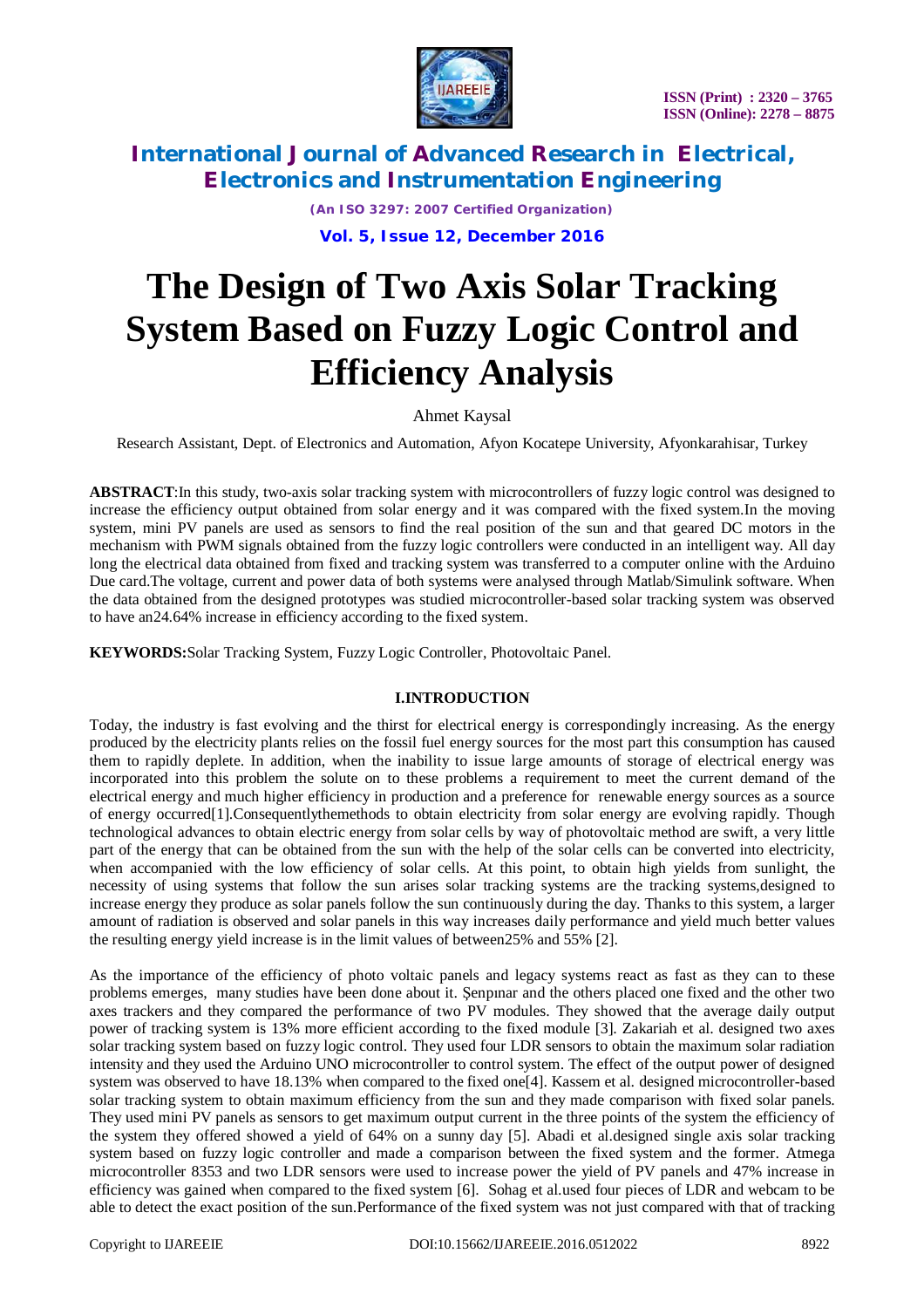

*(An ISO 3297: 2007 Certified Organization)*

### **Vol. 5, Issue 12, December 2016**

system that uses sensors and LDR but also with that of LDR and webcam. As a result of analysis, the system which implements the LDR and the webcam performs much better from other systems [7]. Tudorache and Kreindler designed single axis solar tracking system for PV power plants. In the system, they used two LEDs to determine the position of the Sun and an IBL2403 smart motor driver for the movement of servo motor [8]. In their study, Tina et al. developed the prototype of smart solar tracking system by using nine photo diodes as sensors. Using the Matlabsoftware position of sun was determined with the voltage information from photo diodes [9].

In this study simulation of two axes solar tracking based on fuzzy logic control system in Matlab/Simulink software was created. By assembling electrical and mechanical components of the system, fixed system and data analysis with real time were examined in the Matlab software and their performances were compared.

#### **II.MATERIAL AND METHODS**

Solar cells consist of a combination of thin layers of  $P - N$  semiconductor. In the dark  $I - V$  characteristics of photo voltaic cell output are very similar to diode characteristics. When exposed to the light thanks to photons the current is supplied through electron movement. In the equivalent photovoltaic cell model, the basic model, an advanced diode model, an advanced two diode model and the other original models are implemented. A single diode model is the simplest model that is used to simulatea photo voltaic solar cell [10].

#### *A. MATHEMATICAL MODELING OF PV CELLS*

The circuit model equivalent to a single diode model commonly used for solar cells is given in Fig 1.The current source  $I_{ph}$  is the one generated depending on the solar radiation (G) and under the constant radiation and temperature its value is fixed. In the equivalent circuit model the given parallel resistance  $R_n$  represents leakage current of the voltage and serial $R_s$  resistance represents drop in the output.



**Fig.1** Equivalent circuit of a PV cell

Mathematical expression for the behaviour of the equivalent circuit model given in Fig 1 can be seen in equation (1).

$$
I = I_{ph} - I_0 \left( exp\left(\frac{V + IR_s}{N_s V_{TH}}\right) - 1\right) - \frac{V + IR_s}{R_p} \tag{1}
$$

Where V is the module voltage,  $I_0$  is the diode dark current,  $N_s$  is the number of cells in series in the module and  $V_{TH}$  is the PN junction thermal voltage defined as:

$$
V_{TH} = \frac{k(T_c + 273)}{q}
$$
 (2)

Where  $k = 1.38x10^{-23} j/K$  (Boltzmann constant) $q = 1.6x10^{-19} C$  is the electrical load,  $T_c$  is the temperature of the cells in degrees Celsius [11].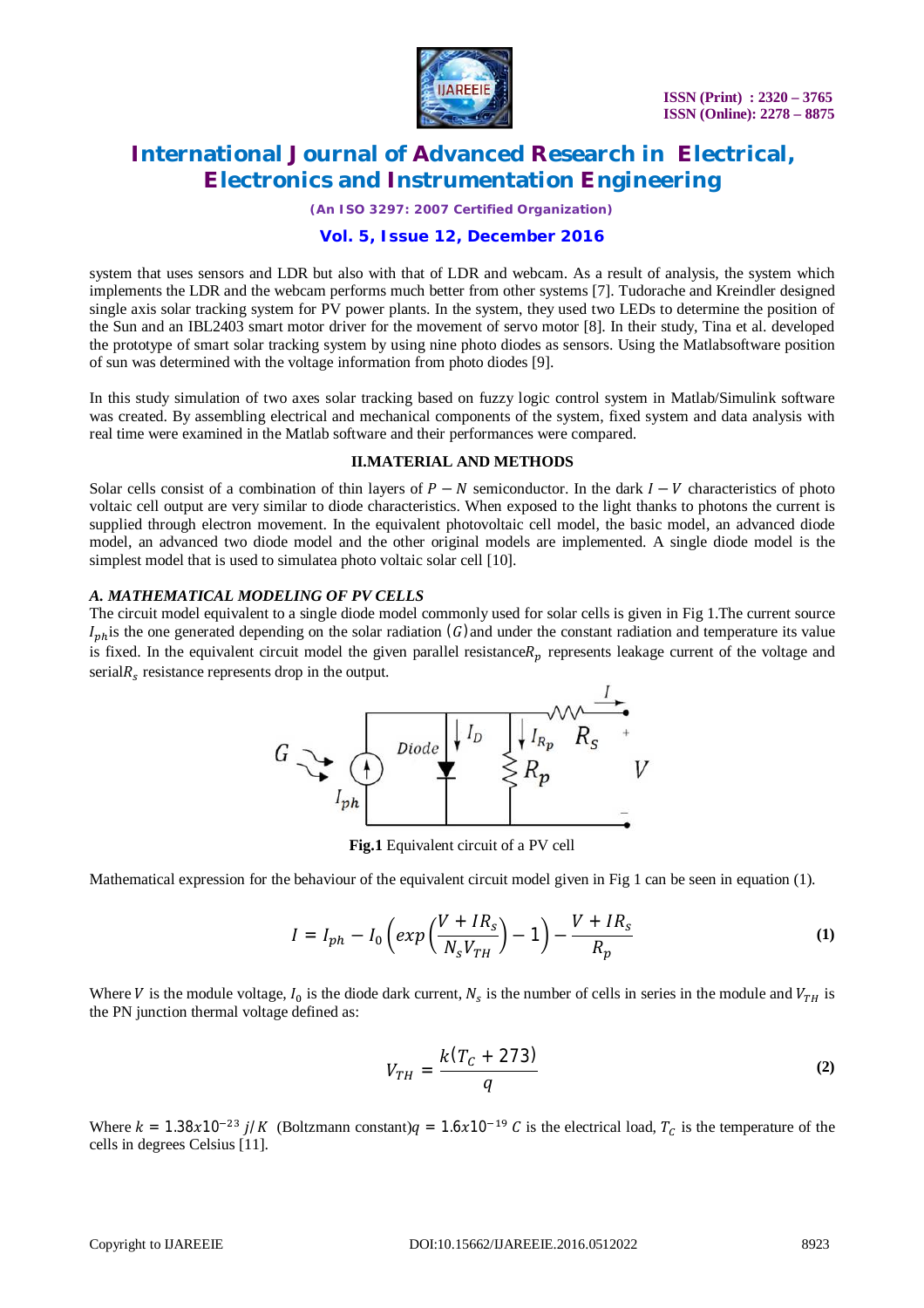

*(An ISO 3297: 2007 Certified Organization)*

### **Vol. 5, Issue 12, December 2016**

#### *B. FIXED SYSTEM*

In fixed systems, solar cells are placed with a certain slope. Tilt angle will show variations according to regions and seasons. In the northern hemisphere PV systems are usually placed to the South with a particular point of view. To get the maximum yield from a fixed system the region's latitude angle Ø and the sun's the position in the noon hours  $\delta$ (north positive) should be taken in consideration. Accordingly, on 04 December 2016 the divergence angle of Afyonkarahisar, where the PV system was established was obtained from the equation (3) and equation (4) was obtained from the angle PV module formed with the horizon [12].

$$
\delta = 23.45 \sin \left( \frac{360(284 + n)}{365} \right) \tag{3}
$$

$$
\theta = (\emptyset \pm \delta)^{\circ} \tag{4}
$$

Where *n* is the day of the year and  $\emptyset$  is the latitude angle of the region, "+" for winter and "-" for summer. Fig 2 shows how monthly performance depends on PV module tilt angle.



**Fig.2** Monthly PV cell performance as a function of collector tilt angle [13].

The block diagram of the fixed system whose experimental study was done is provided in Fig 3. This system is generally, composed of solar panel, solar charge regulator, battery, measurement group, invertor and electronic load.Numeric data such as current, voltage and power of the electricity derived from solar panel in the fixed system, was recorded by Matlab software running on an online computer.

#### *C. TRACKING SYSTEM*

The solar tracking system whose prototype was produced has the capability to capture sun rays perpendicular to the panel from the sunrise to the sunset during the day. So by using sun rays in the most efficient way during the day it is possible to get the highest value from the solar energy. Solar tracking systems can be built with two axes just like single axis the system we designed has the ability to move along two axes to obtain full yield from the sun. System consists of the actuator motor, driver card, the Arduino microcontroller, 4 mini PV sensors determining the position of the sun, a computer which the data is recorded with Matlab/Simulink software, a battery, an inverter and an MPPT charging module. The block diagram of the system is given in Fig3.Sensors were placed on the four corners of the solar PV Panel. The resulting electrical data obtained from sensors were used as input variables for the fuzzy logic unit used in Arduino Due. Here FLC processes data obtained from sensors in accordance with the base rule and sends the result obtained to motor driver card.Finally, actuator motors, solar PV panel are positioned to the position of the sun in the horizontal and vertical positions.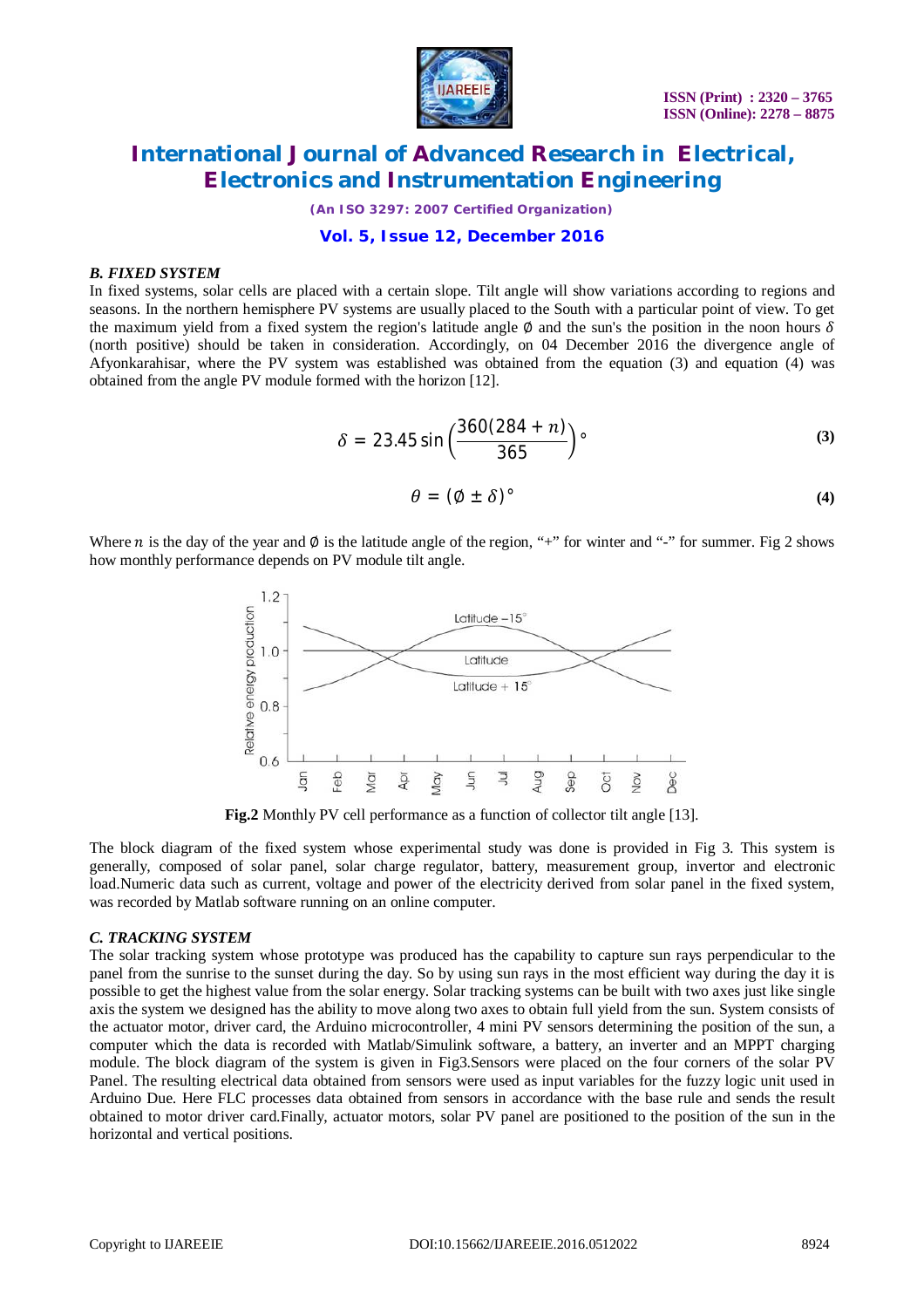

*(An ISO 3297: 2007 Certified Organization)*

### **Vol. 5, Issue 12, December 2016**



**Fig.3**The block diagram of fixed and tracking system.

#### *D. ELECTRICAL PARTS*

In this study, 4 mini PV panels were used to determine the position of the sun automatically to increase the efficiency of 20 watt electrical energy power obtained from solar panels. While ACS712 microcontroller current transducer supplies the current data of the panel, data of the voltage is provided with the trimpot of  $100K\Omega$  on the newly designed feeding card. Also the temperature of the panel is instantly checked with the PT100 temperature sensor. Linear actuator motors which provide the movement of the mechanical mechanism bearing the panel in two axis is controlled with MC33926 with motor driver and limit switches on actuator motors are used to prevent strain on mechanical parts. The data from sensors is collected in an online computer via the Arduino Due microcontroller. Fig 4 shows the correlation of the electrical and mechanical parts used in the system.



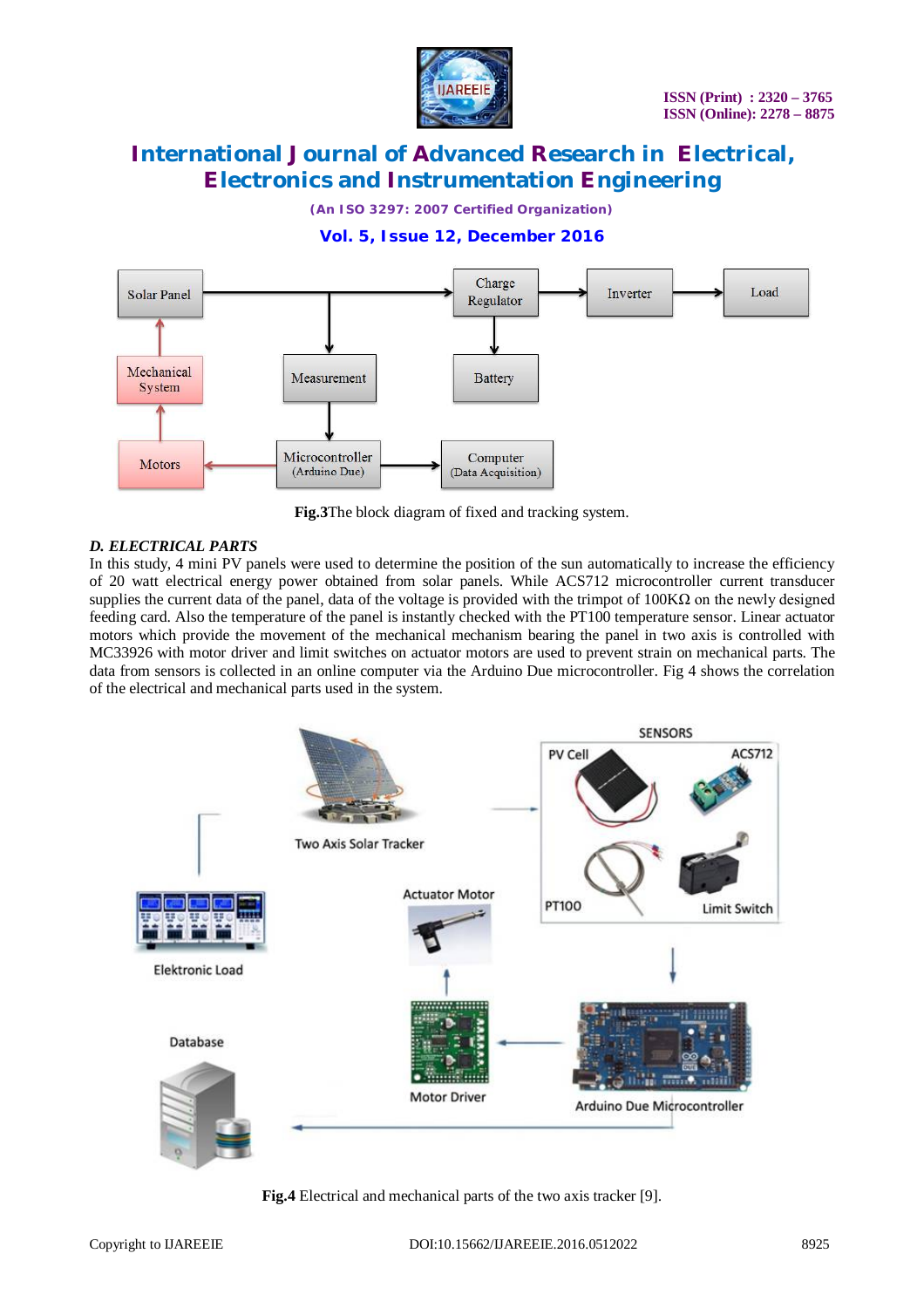

*(An ISO 3297: 2007 Certified Organization)*

### **Vol. 5, Issue 12, December 2016**

#### *i. Photovoltaic (PV) Panel*

Solar panels convert sunlight into electrical energy. When the sunlight hits the panels, direct current begins to be produced at the panels.Solar energy cells are connected according to the preferential power choices, either serial or parallel. The energy efficiency of a solar cell is measured with its yield. View of monocrystalline PV panelthat we use in this study is given in Fig 5.



**Fig. 5** View of the two axis tracking system

#### *ii. Arduino Due Microcontroller*

Arduino Due is an Atmel SAM3X8E ARM Cortex-M3 based 32 bit microcontroller board. On the board are 54 digital input/output pins (12 of them can be used as PWM outputs), 12 analog inputs, 4 UART (hardware serial port), 84 MHz crystal, usb otg socket, 2 DAC (digital to analog converter), 2 x  $I^2C$ , Jtag connector, ICSP connector, power socket, reset and erase button. Arduino Due microcontroller card used in the system can be seen Fig 6.



**Fig. 6** Arduino Due microcontroller connection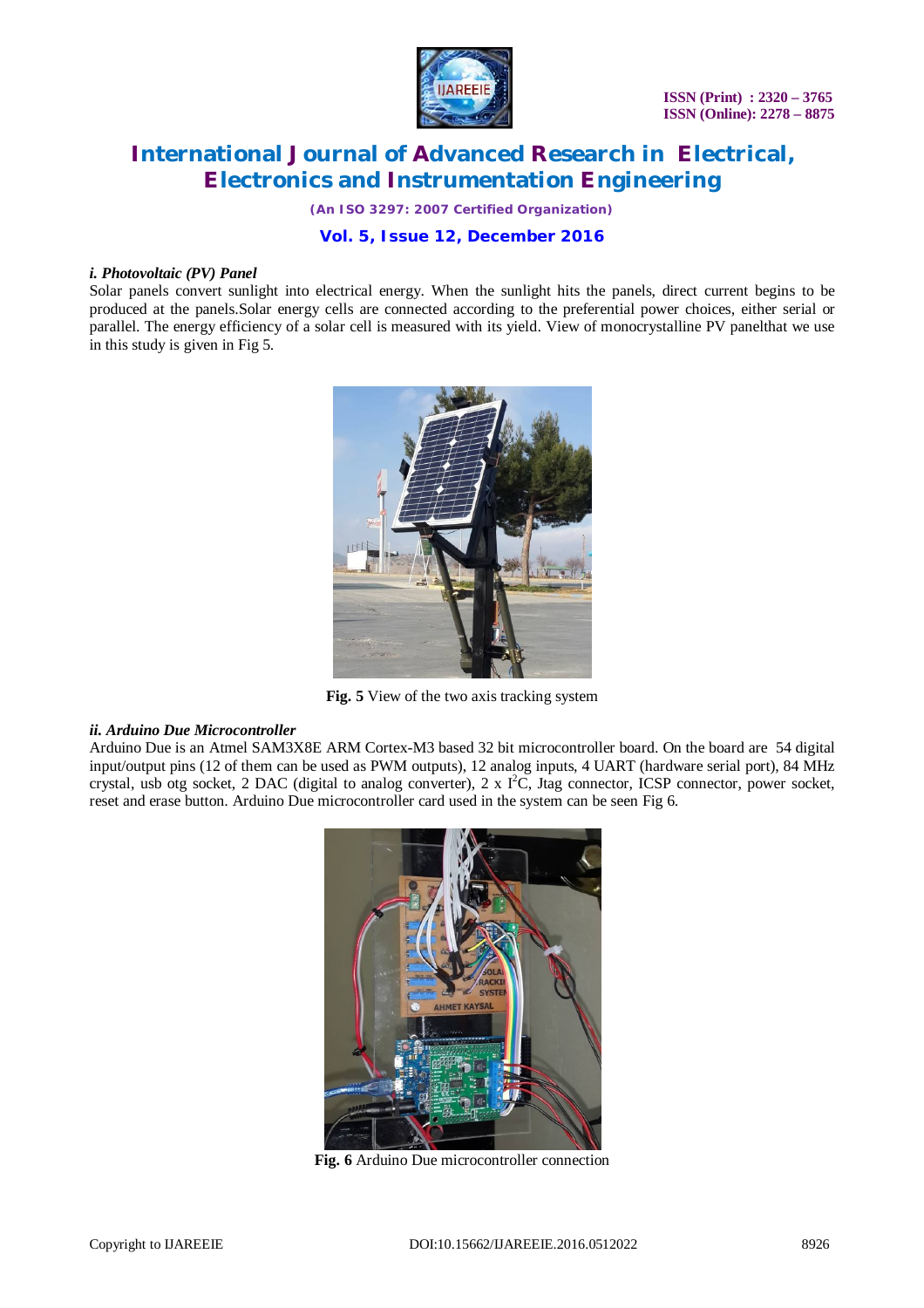

*(An ISO 3297: 2007 Certified Organization)*

### **Vol. 5, Issue 12, December 2016**

#### *iii. Motors and Driver Module*

The actuator motors used in the system convert rolling motion of electric engine to push and pull motion. While one of the actuator motor provides the movement of the panel in the East-West axis direction, the other provides a movement along the axis of North-South.



**Fig.7** Using the dual MC33926 motor driver shield with an Arduino

Motor driver card which was designed with Arduino to drive engines which require high power bears two MC33926 ICs. The driver that supports from 5 to 28V voltage is able to provide a current of 3A per-motor. To be able to use without the Arduino, MC33926 card that supports up to 20 kHz PWM frequency was also equipped with control pins along the edge of the card. Connection of motor driver card with the Arduino Due can be seen in Fig 7.

### *A. TRACKING SYSTEM MODEL AND FUZZY LOGIC CONTROLLER DESIGN*

In a fuzzy system fuzzy inference engine uses fuzzy sets and rule base instead of mathematical equations. In the fuzzy system two sources of information are taken in consideration as a combination,one being observation and measured values, and the other being the opinions of experts .This means that in addition to the numeric data base, existence of the verbal rule base is available. Expert opinions work to model out the uncertainties unknown in the system [14].



**Fig.8** The block diagram of fuzzy logic controller

Fuzzy logic controller (FLC) based on Mamdani fuzzy inference system was designed to increase the efficiency of the energy obtained from track system and to obtain the desired quality power. The first of the two input signals is error signale(t), and the second one is  $de(t)/dt$  the change of error signal according to time. Controller's output signal is PWM control signal that provides controls of dc motors to set the desired extent according to the position of the sun. For each rule, holistic inference of inference system is calculated with the equation (5).

$$
PWM = \frac{\sum_{i=1}^{N} w_i z_i}{\sum_{i=1}^{N} w_i}
$$
 (5)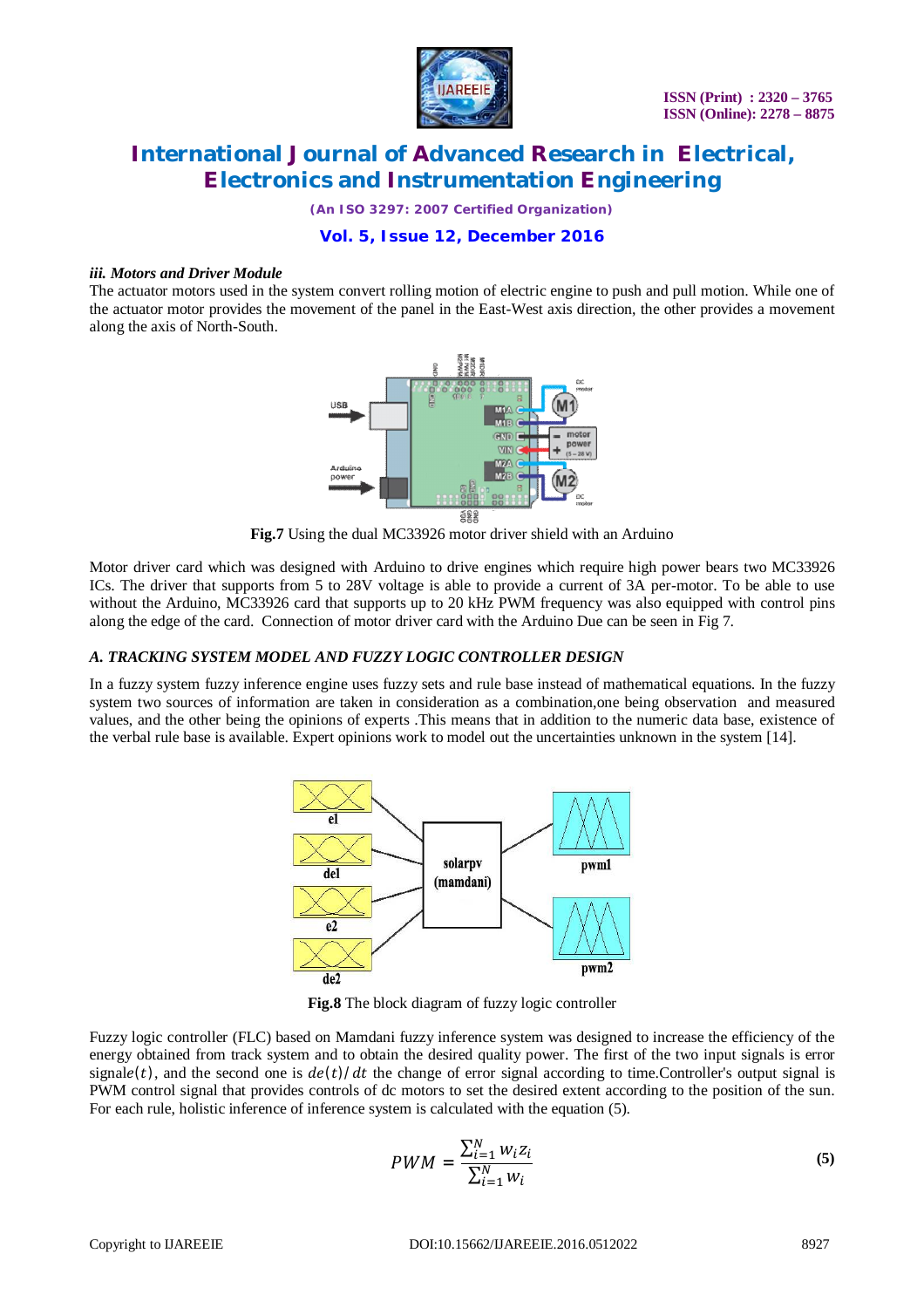

*(An ISO 3297: 2007 Certified Organization)*

### **Vol. 5, Issue 12, December 2016**

Here, N; number of rules, W; the weight of rules, Z; output level. The error signal  $e(t)$  from the input variables of FLC and change signal in the error  $de(t)/dt$ are NB (negative big), NS (negative small), ZE (zero), PS (positive small) and PB (positive big)as linguistic variables. Triangle type the membership function was used in fuzzy inference system. When creating rule base" and" operator of logical operations is used. In Fig8 a block diagram of fuzzy logic controller designed in the system with four entries and two output variables is given.Table 1 shows the control rule base for the fuzzy logic controller.

| e(t)/de(t) | <b>NB</b> | <b>NS</b> | ZE | <b>PS</b> | P <sub>B</sub> |
|------------|-----------|-----------|----|-----------|----------------|
| NB         | NB        | <b>NB</b> | NM | NS        | ZE             |
| <b>NS</b>  | NB        | NM        | NS | ZE        | PS             |
| ZE         | NM        | NS        | ZE | PS        | PM             |
| <b>PS</b>  | NS        | ZE        | PS | PM        | PB             |
| <b>PB</b>  | ZE        | PS        | PM | PB        | PB             |

**Table 1.**The membership functions for FLC

The FLC model in Matlab/Simulink software was used in the system. As seen in the block diagram of simulation given in Fig 9 data about the position of the sun provided by 4 sensors was read by 0, 1, 2, and 3 ADC input pins of Arduino Due microcontroller and after the difference was taken e1and e2 error signals were obtained. These error signals and the change of error according to time were applied to FLC block. According to the rule base of FLC output PWM signals were obtained from the 9 and 10 pins and they were applied to MC33926 motor driver module.



**Fig.9** Simulation block diagrams of solar tracking system

As the system tracks the sun voltage and current data of the PV panel is multiplied and the power of the panel is calculated. With the blocks of the scope and workspace, voltage, current and power data of fixed and movable panels was recorded by Matlab and yield analysis was conducted. In Fig 10 connection blocks of Arduino Due microcontroller card of the fixed and movable panels can be seen.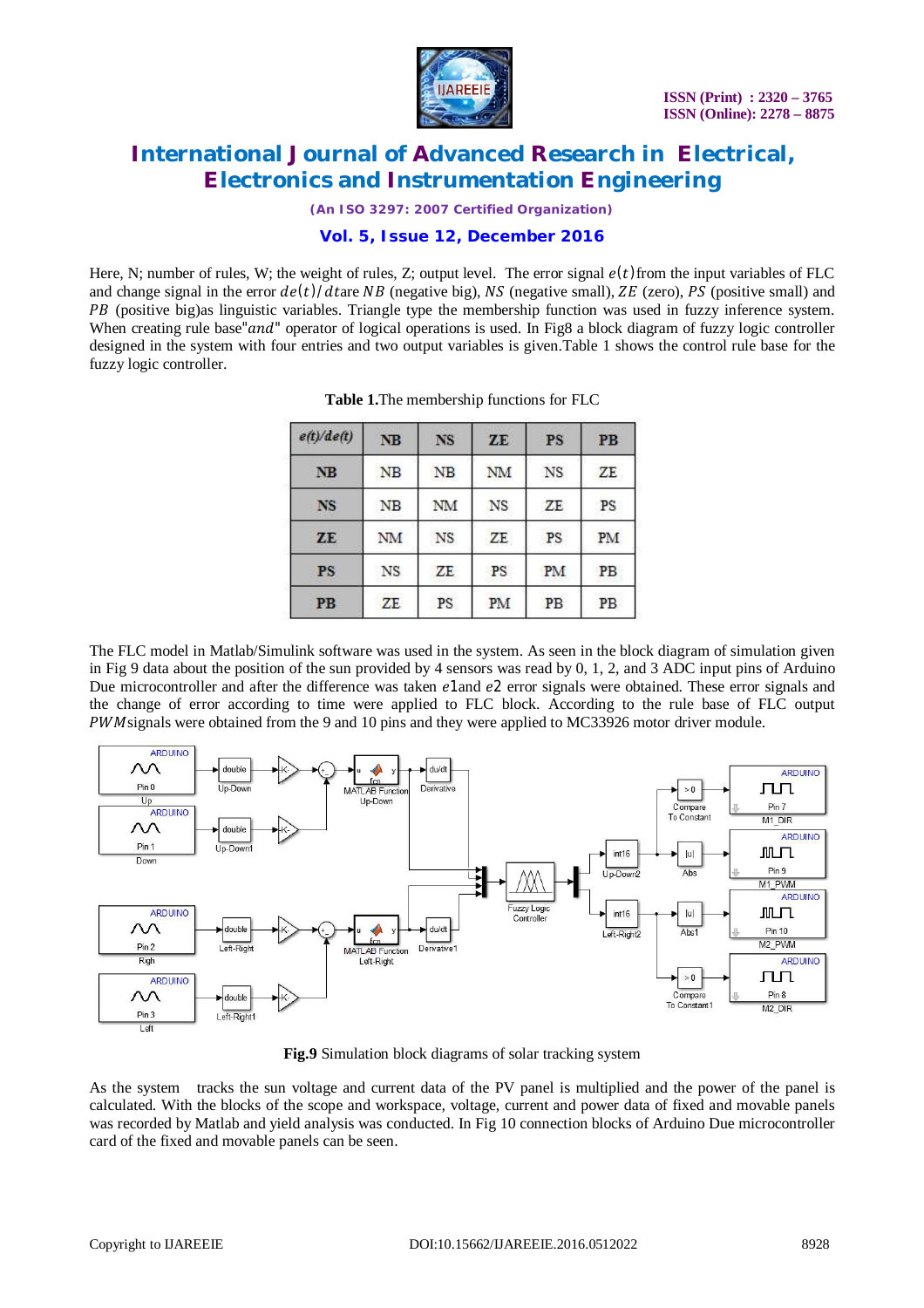

*(An ISO 3297: 2007 Certified Organization)*

**Vol. 5, Issue 12, December 2016**



**Fig.10.** Connection blocks of the tracking and fixed panels in Matlab/Simulink

#### **III.EXPERIMENTAL RESULTS AND DISCUSSION**

The efficiency of sunlight can show changes according to time and geographic structure. Turkey has favourable geographic coordinates, soithas the high solar energy potential. This experimental study was carried out in Afyonkarahisar/Dinar on a sunny day on 4 December 2016. The average temperature of the experiment day was try7.5°Cand the average wind speed was  $2 m/s$ [15].

**Table 2.** Voltage, current and power example values ofrelated to tracking and fixed systems obtained by the data recorded on the computer

| Time $(h:m)$ | <b>Fixed Panel</b> |          |          | <b>Solar Tracking Panel</b> |           |          |
|--------------|--------------------|----------|----------|-----------------------------|-----------|----------|
|              | $I_1(A)$           | $U_1(V)$ | $P_1(W)$ | $I_2(A)$                    | $U_2$ (V) | $P_2(W)$ |
| 08:27        | 0,036              | 0,019    | 0,00067  | 0,050                       | 0,026     | 0,00129  |
| 08:45        | 0,136              | 0,076    | 0,01026  | 0,362                       | 0,275     | 0,09955  |
| 09:15        | 0,340              | 0,263    | 0,08942  | 0,613                       | 1,189     | 0,72885  |
| 09:22        | 0,350              | 0,270    | 0,09450  | 0,686                       | 1,623     | 1,11337  |
| 09:48        | 0,578              | 1,021    | 0,59013  | 0,975                       | 3,730     | 3,63675  |
| 10:30        | 0,870              | 2,910    | 2,53170  | 1,212                       | 5,750     | 6,96900  |
| 11:15        | 1,117              | 4,920    | 5,49564  | 1,382                       | 7,490     | 10,3511  |
| 12:00        | 1,270              | 8,000    | 7,62000  | 1,450                       | 8,500     | 11,9625  |
| 12:45        | 1,440              | 8,850    | 11,7360  | 1,515                       | 8,950     | 13,5592  |
| 13:00        | 1,440              | 8,856    | 11,7930  | 1,470                       | 8,900     | 12,9360  |
| 14:08        | 1,367              | 8,855    | 9,91075  | 1,407                       | 8,900     | 10,3414  |
| 15:20        | 1,193              | 5,570    | 6,64501  | 1,270                       | 6,280     | 7,97560  |
| 16:20        | 0,813              | 2,450    | 1,99185  | 0,979                       | 3,712     | 3,63404  |
| 17:00        | 0,310              | 0,378    | 0,11718  | 0,412                       | 0,371     | 0,15285  |
| 17:20        | 0,058              | 0,033    | 0,00191  | 0,086                       | 0,047     | 0,00404  |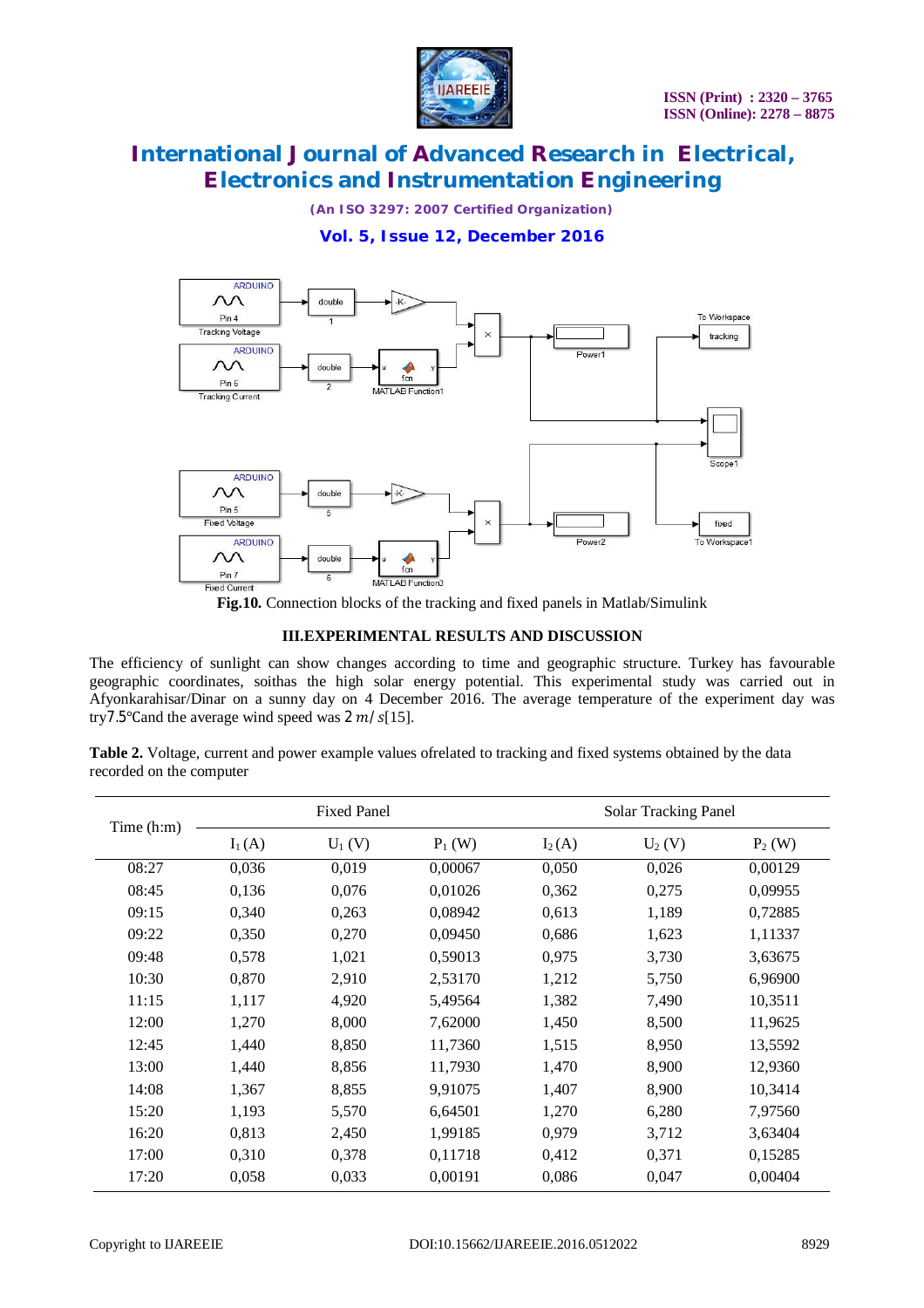

*(An ISO 3297: 2007 Certified Organization)*

### **Vol. 5, Issue 12, December 2016**

The angle of the fixed solar panel with the horizon was computed using equations (4) and (5) and it read60.54°. With the Sunrise (8:27) the system started to record the data and continued until (17:20) the sunset.Voltage, current and power data of both the solar tracking system and the fixed system was collected by an online computer all day. Some of this data can be seen in Table 2. When the data was analysed, the electrical output size of the solar tracking system, as expected, was higher than the fixed system.

In the chart of Fig 11 the voltage values of the both panels are compared during the time span from the sunrise to the sunset. When the graphics are examined voltage values between  $11:30 - 14:30$  are very close to each other but in the early hours of the morning and the sun sets the gap between the voltages values are observed to increase.



**Fig.11.**The voltage values of the tracking and fixed systems



**Fig. 12.** The current values of the tracking and fixed systems

When the chart in Fig 12 is examined tracking system provides much more current value with the load than the fixed system at noon hours. This value around 8:45 is decreased to 166% and 2% to around 13:00. Both panels' currents are nearly the same from 12:45 to 15:20. However, from 15:20 to sunset the current levels increase gradually from 6% to 48%. Tracking system proves to be much more advantageous than the fixed system. When power data obtained from